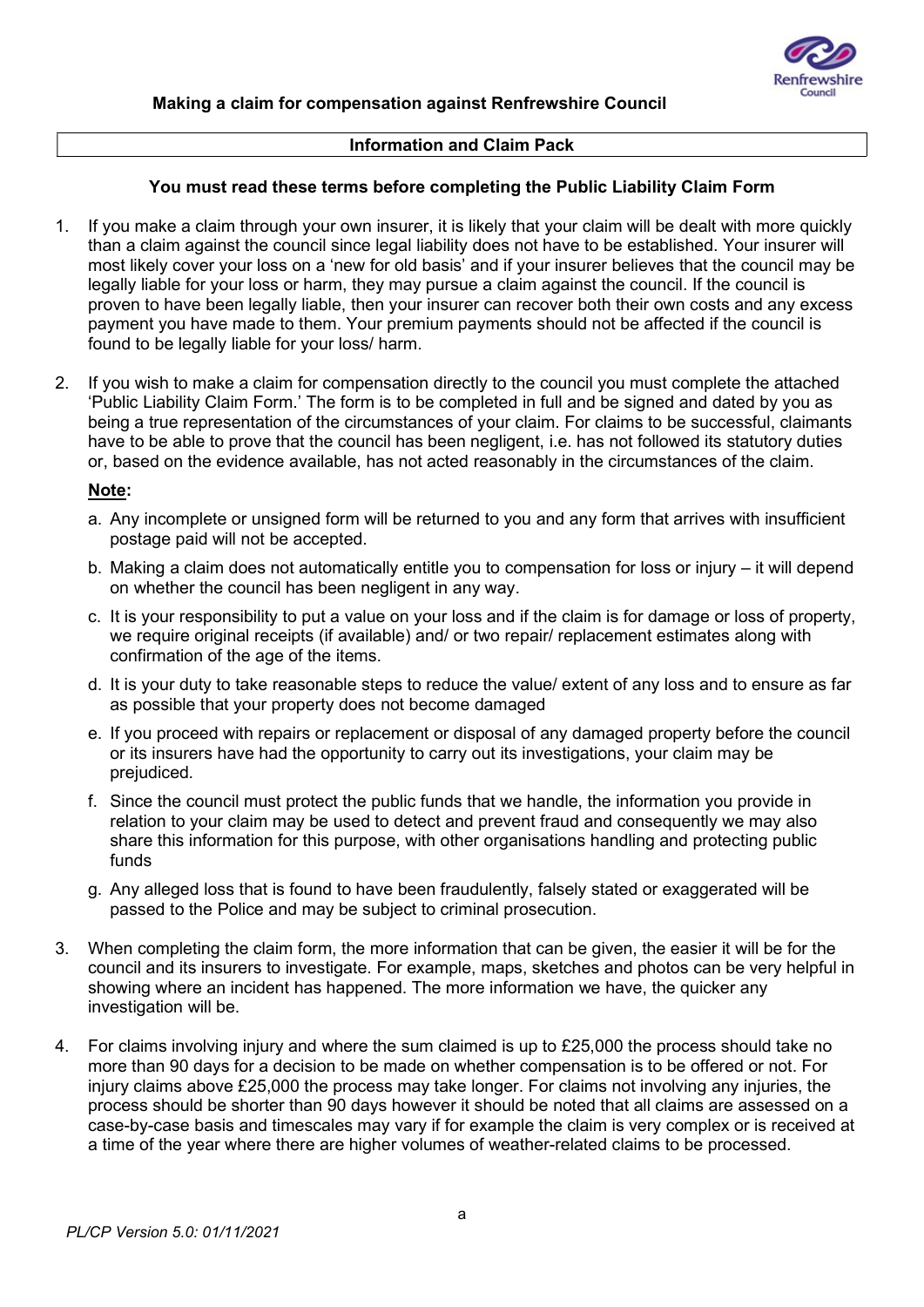

- 5. When we receive your claim form, it is logged, assigned a council claim reference number and is then passed to our insurers or appointed claims handlers. The insurer or claims hander reviews the claim and makes a decision as to whether the council is legally liable for the loss or not. You will therefore receive a letter either from Zurich Municipal (our insurer) or from a claims handling company, Gallagher Bassett International (GBI), firstly acknowledging receipt of your claim and later telling you the outcome of your claim.
- 6. While your claim is in progress, we will ensure that all relevant documentation and reports required from the council are made available to our claims handlers in order that they reach their decision as soon as possible on whether or not the claim is to be accepted or rejected.

### Note:

- a. Only Zurich Municipal or GBI can make a decision for the council on your claim; council employees are not authorised to either admit or deny negligence.
- 7. You will receive written confirmation from Zurich Municipal or GBI on the outcome of your claim.

### Note:

- a. If it is decided that your claim is to be accepted and settled by us, the offer will not be made on a 'new for old' basis as the council's liability is legally limited to the value of the loss immediately prior to your incident.
- b. If you claim benefits, any payment made to settle your claim might affect benefits payments and any settlement that is paid to you must be declared and you should contact your benefit provider for further advice.
- c. The council may exercise an option to offset the payment of a claim against any current debt that you may owe to Renfrewshire Council (such as any council tax arrears).
- 8. You may elect a representative to handle your claim on your behalf if you feel this would be appropriate. Your representative can be a solicitor, a family member or another personal acting on your behalf. If you exercise this option, all correspondence relating to your claim will be sent to your representative. You are entitled to seek legal advice at any stage of your claim. Before appointing a solicitor however, you should check how much any legal services will cost and how they will be funded. The Citizens Advice Bureau can also provide guidance on making a public liability claim and you can visit their local office or their website for these details: https://www.renfrewshirecab.org.uk/
- 9. The council insures its homes against structural damage but not for the contents that belong to tenants. We strongly advise that council tenants take out their own contents insurance which is available from a variety of insurance companies or can be arranged through the council's 'Domestic Tenants Contents Insurance Scheme.' Council tenants who wish to take part in this scheme should contact their local customer service point for details on how to join the scheme or how make any claim relating to their contents if they are already part of the scheme.
- 10. If you need to have this information pack (or a copy of the council's privacy policy), supplied in an alternative format or language, please call the customer contact centre on 0300 300 0300 and ask to speak to the Finance & Business Services team for Insurance, or email insurance@renfrewshire.gov.uk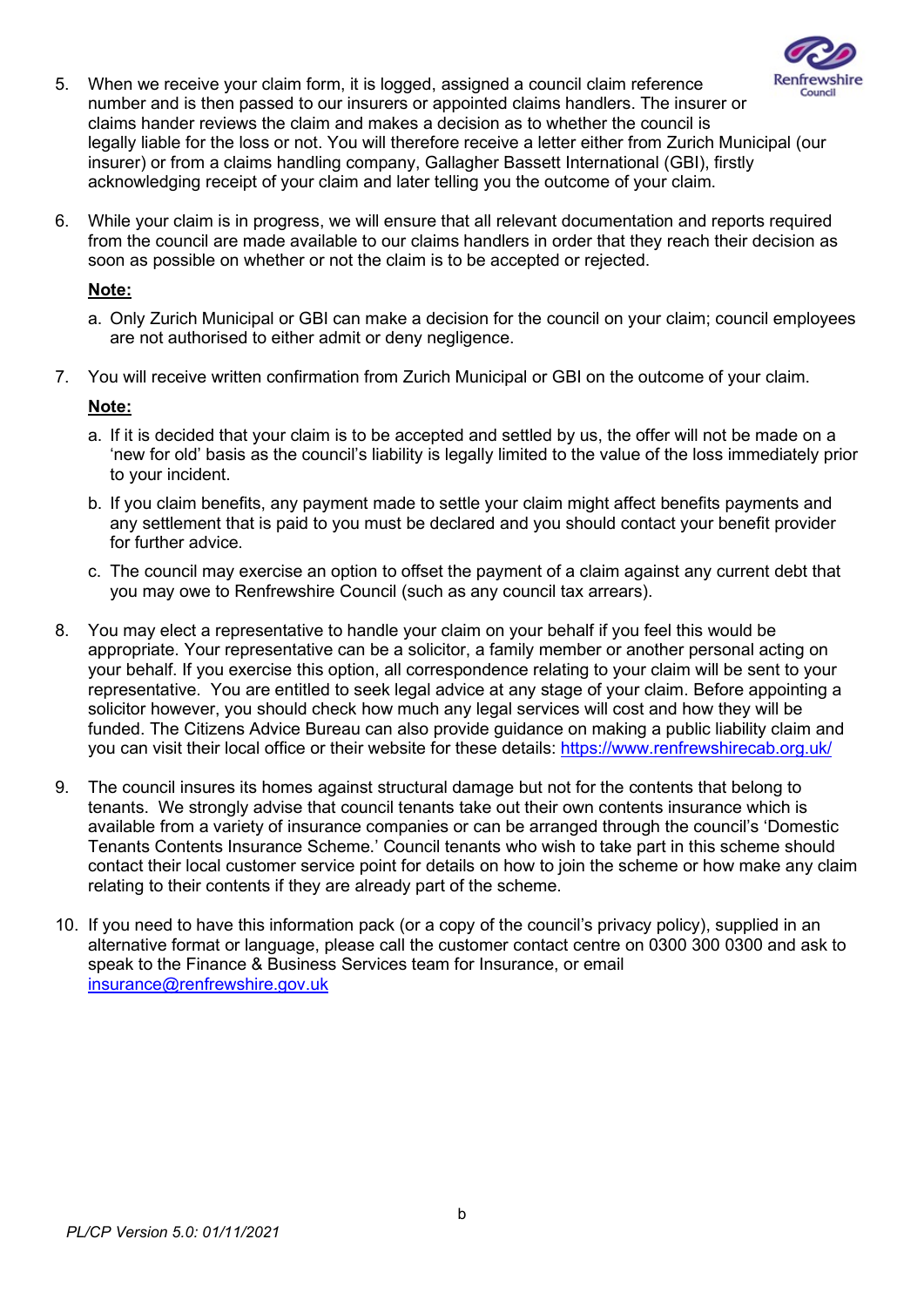

### Renfrewshire Council Public Liability Claim Form

Please return the **completed** form to: Renfrewshire Council

 Finance & Business Services (Insurance Claims) Renfrewshire House Cotton Street PAISLEY PA1 1LQ

Or email to: insurance@renfrewshire.gov.uk

Use the 'checklist' (Section 10.) to make sure you have completed all relevant sections before submitting your claim, or it will not be processed and will be returned to you.

# Before completing the form you must ensure you have read terms 1 to 10 in the information pack

| <b>Section 1: Claimant Details</b> |              |            |                |               | (MANDATORY SECTION) |
|------------------------------------|--------------|------------|----------------|---------------|---------------------|
| Title:                             | $\square$ Mr | $\Box$ Mrs | $\square$ Miss | $\Box$ Other: |                     |
| First Name/s:                      |              |            |                | Last Name:    |                     |
|                                    |              |            |                |               |                     |
| Address:                           |              |            |                | Post Code:    |                     |
|                                    |              |            |                |               |                     |
| Telephone No:                      |              |            |                |               |                     |
| Email address:                     |              |            |                |               |                     |
| Date of Birth:                     |              |            |                | Occupation:   |                     |

|                | Section 2: Legal Representative or Agent               | (Only if relevant) |
|----------------|--------------------------------------------------------|--------------------|
| Name:          |                                                        |                    |
|                |                                                        |                    |
| Address:       |                                                        |                    |
|                |                                                        | Post Code:         |
| Telephone No:  |                                                        |                    |
| Email address: |                                                        |                    |
|                | Relation to claimant: such as, solicitor, insurer etc. |                    |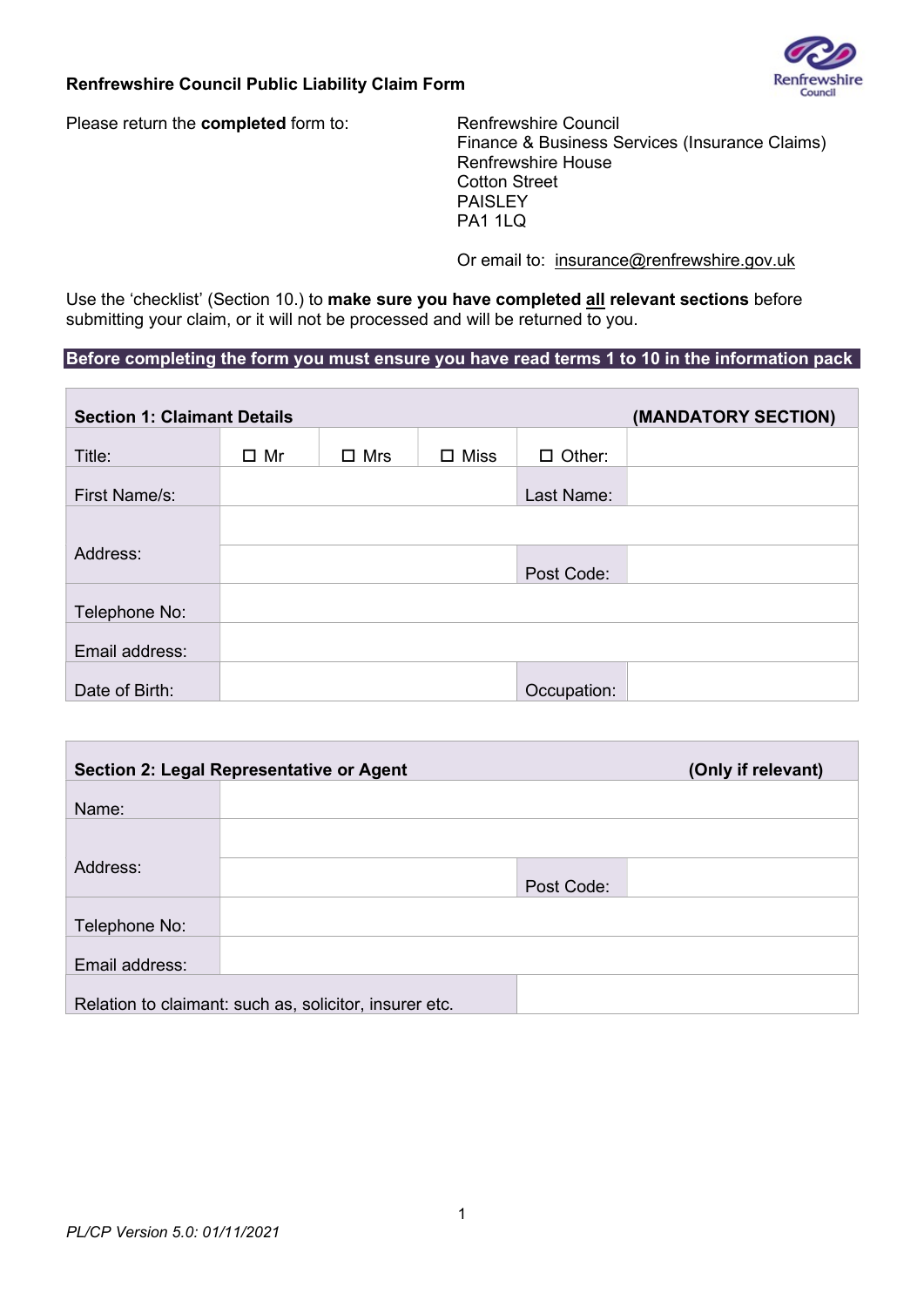

 $\overline{\phantom{0}}$ 

| <b>Section 3: Details of the Incident</b>                                                                                          |                                                                                                               |                                                                                                                  |                                                                                                             | (MANDATORY SECTION)        |  |
|------------------------------------------------------------------------------------------------------------------------------------|---------------------------------------------------------------------------------------------------------------|------------------------------------------------------------------------------------------------------------------|-------------------------------------------------------------------------------------------------------------|----------------------------|--|
| <b>When</b> did the<br>incident happen?                                                                                            | Date:                                                                                                         |                                                                                                                  |                                                                                                             | Time:                      |  |
|                                                                                                                                    |                                                                                                               | (The <b>Exact date</b> is needed for us to know if your claim is to<br>be forwarded to Zurich Municipal or GBI). |                                                                                                             |                            |  |
| <b>Where did it</b><br>happen?<br>Note: Please use                                                                                 |                                                                                                               |                                                                                                                  | <b>Exact location:</b> e.g. House no, street name, lamp post number, street view image                      |                            |  |
| Appendix 1 to<br>provide a sketch<br>(or, e.g. photo of<br>defect and area<br>around it if it's<br>safe to stop to<br>photograph). |                                                                                                               |                                                                                                                  |                                                                                                             |                            |  |
| <b>How</b> did it<br>happen?                                                                                                       |                                                                                                               |                                                                                                                  |                                                                                                             |                            |  |
| Note: Please use<br>Appendix 2 to<br>give more<br>information if<br>required.                                                      |                                                                                                               |                                                                                                                  |                                                                                                             |                            |  |
| Please tell us<br>why you believe<br>the council is<br>legally liable for<br>this incident (see<br>para 2 of<br>guidance)          | (Please also attach with your claim any documents or records that you have/ have<br>accessed to support this) |                                                                                                                  |                                                                                                             |                            |  |
| Did anyone<br>witness your<br>incident?                                                                                            | $\square$ Yes                                                                                                 | $\square$ No                                                                                                     | If yes, please provide names and contact<br>details:                                                        |                            |  |
| Did you involve<br>the police?                                                                                                     | $\square$ Yes                                                                                                 | $\square$ No                                                                                                     | If yes, please tell us the police station you<br>reported the incident to and the police<br>incident number | Station:                   |  |
|                                                                                                                                    |                                                                                                               |                                                                                                                  |                                                                                                             | Police Incident<br>number: |  |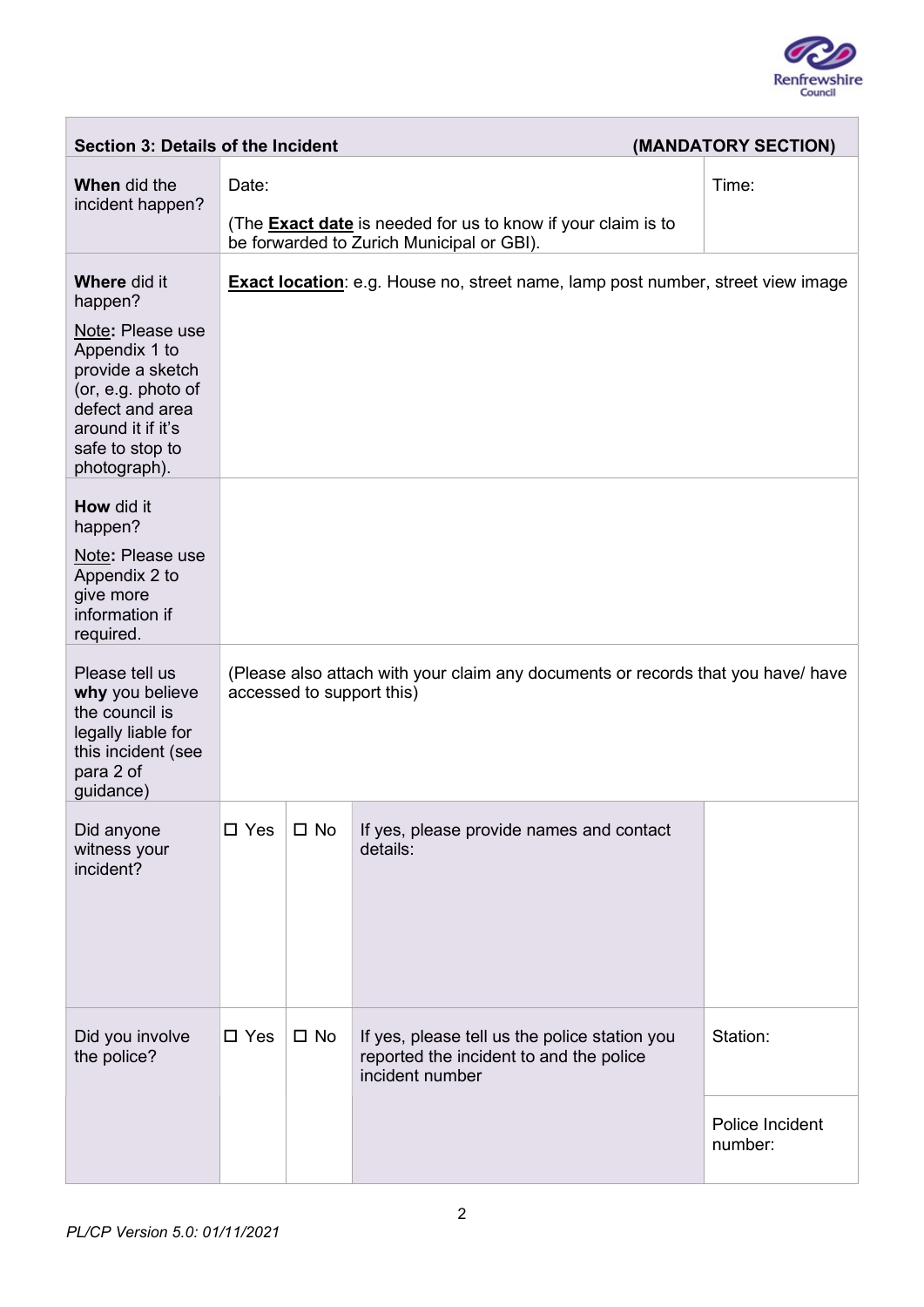

 $\overline{\phantom{0}}$ 

| Section 4: Other information relating to the Incident                                            |               |              |                                          | (Only if relevant) |
|--------------------------------------------------------------------------------------------------|---------------|--------------|------------------------------------------|--------------------|
| Did you notify the<br>council of the<br>incident?                                                | $\square$ Yes | $\square$ No | If yes, who did you<br>contact and when: |                    |
| If the incident<br>involved a defect,<br>did you complain<br>about this before<br>your incident? | $\Box$ Yes    | $\square$ No | If yes, who did you<br>contact and when: |                    |

| <b>Section 5: Property Damage</b>                                                 |                       | (MANDATORY - if claiming for property loss/ damage) |                                 |                                                |                                         |
|-----------------------------------------------------------------------------------|-----------------------|-----------------------------------------------------|---------------------------------|------------------------------------------------|-----------------------------------------|
| <b>Description of</b><br>item/s lost/<br>damaged                                  | Date it was<br>bought | <b>Where it was</b><br>bought                       | <b>Original cost</b><br>of item | <b>Estimated</b><br>cost to repair<br>or clean | Value of item<br>after wear<br>and tear |
|                                                                                   |                       |                                                     |                                 |                                                |                                         |
|                                                                                   |                       |                                                     |                                 |                                                |                                         |
|                                                                                   |                       |                                                     |                                 |                                                |                                         |
|                                                                                   |                       |                                                     |                                 |                                                |                                         |
|                                                                                   |                       |                                                     |                                 |                                                |                                         |
|                                                                                   |                       |                                                     |                                 |                                                |                                         |
| Please remember to attach any receipts and/or two repair estimates with this form |                       |                                                     |                                 |                                                |                                         |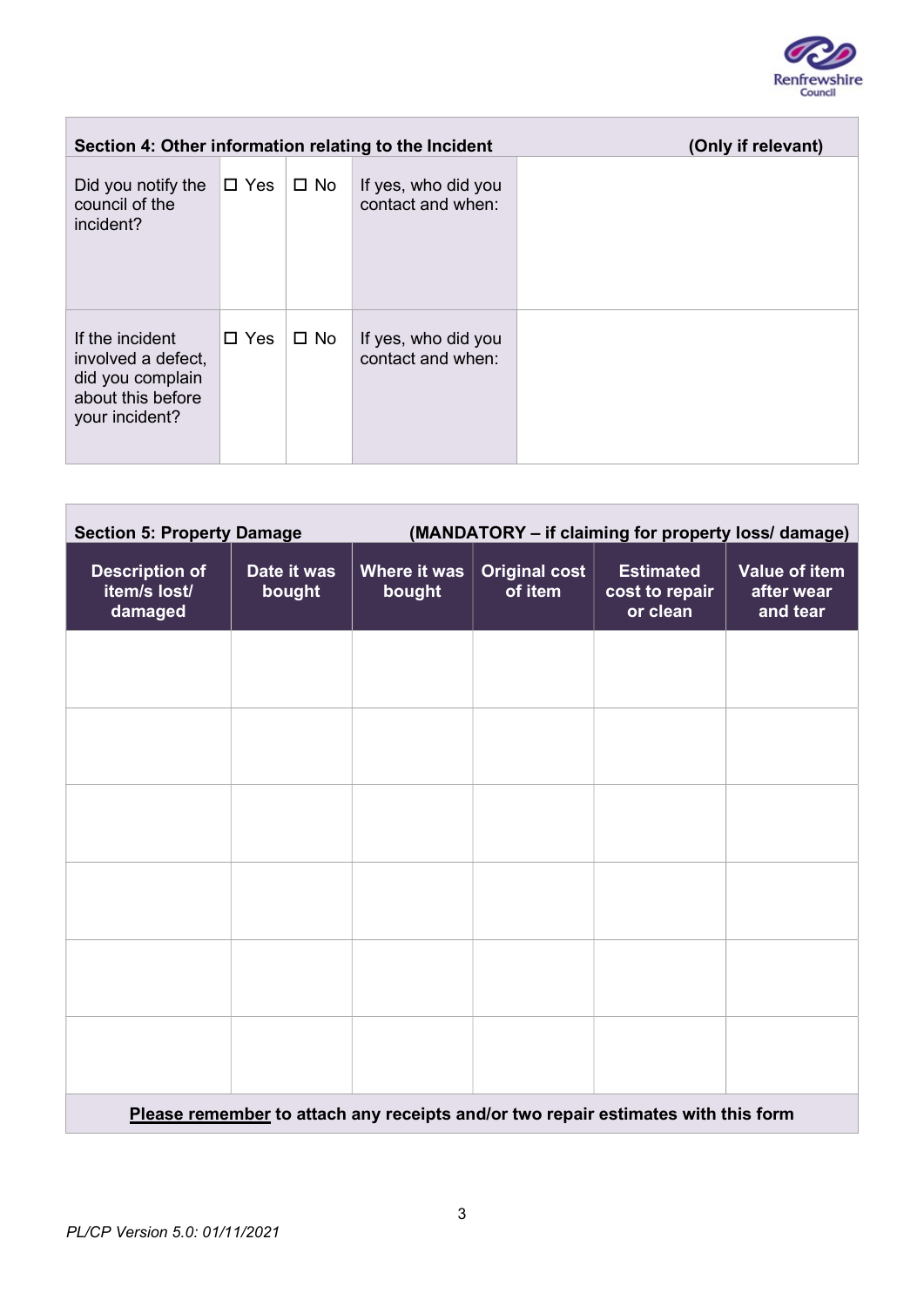

| <b>Section 6: Decoration</b>                                    | (MANDATORY – if claiming for damage to decoration)               |                                                                |                                                            |  |
|-----------------------------------------------------------------|------------------------------------------------------------------|----------------------------------------------------------------|------------------------------------------------------------|--|
| What area is<br>damaged?                                        | When was the area<br>last decorated and<br>how much did it cost? | If you did not do the<br>work yourself, who<br>did it for you? | <b>Estimated cost to</b><br>redecorate the<br>damages area |  |
|                                                                 |                                                                  |                                                                |                                                            |  |
|                                                                 |                                                                  |                                                                |                                                            |  |
|                                                                 |                                                                  |                                                                |                                                            |  |
| Please remember to attach at least two estimates with this form |                                                                  |                                                                |                                                            |  |

| <b>Section 7: Your Insurer's Details</b> |  | <b>MANDATORY –</b><br>If claiming for vehicle damage or damage to property<br>or redecoration |  |  |
|------------------------------------------|--|-----------------------------------------------------------------------------------------------|--|--|
|                                          |  |                                                                                               |  |  |
| Insurer:                                 |  |                                                                                               |  |  |
| Address:                                 |  |                                                                                               |  |  |
|                                          |  | Post Code:                                                                                    |  |  |
|                                          |  |                                                                                               |  |  |
| Policy and/ or                           |  |                                                                                               |  |  |
| Claim no:                                |  |                                                                                               |  |  |

If your claim is for motor vehicle damage, please record your vehicle registration here:

Note: section 7 should be completed for the purpose of insurance fraud checks – the council will not pass your claim onto your insurer.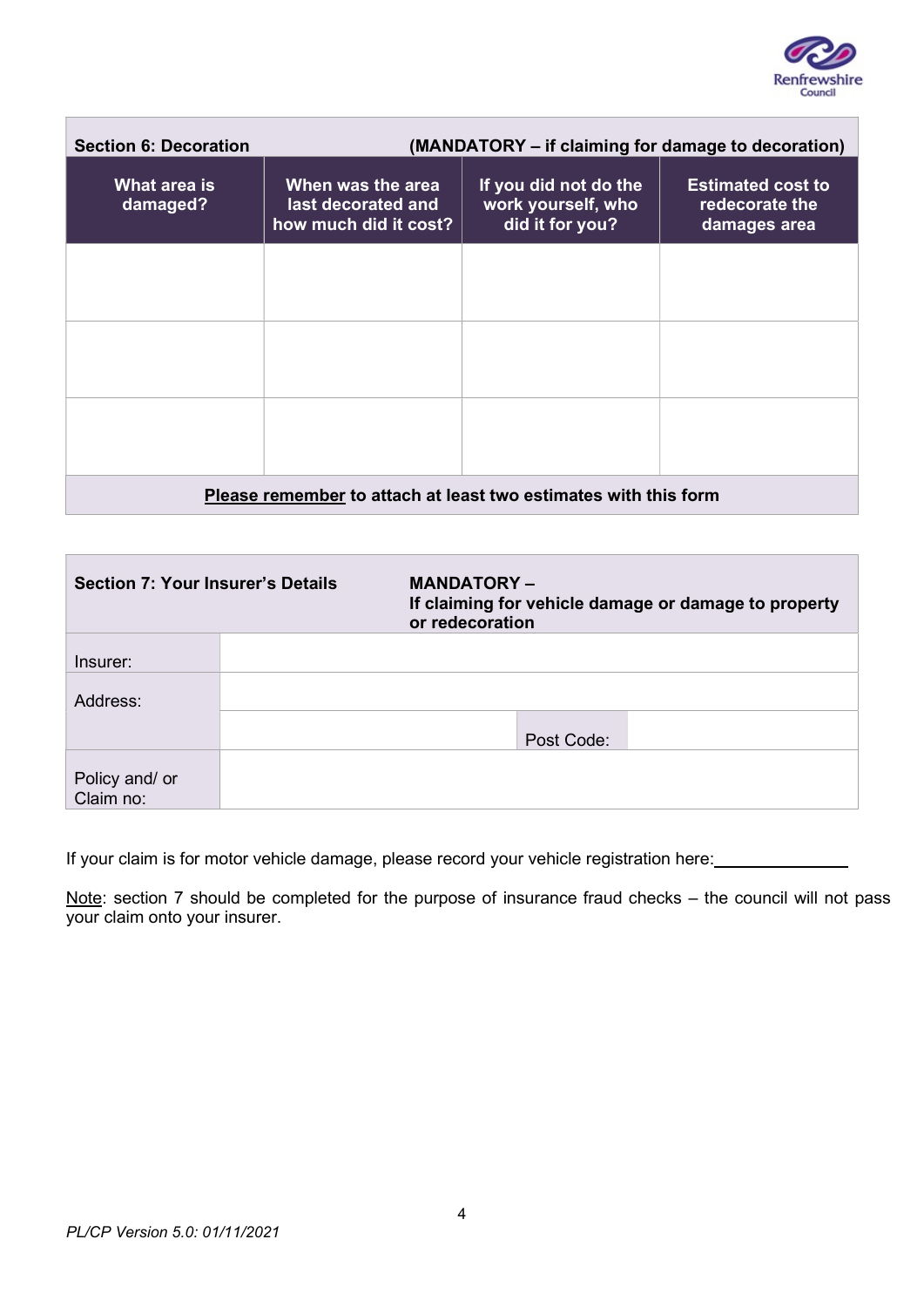

| <b>Section 8: Injury</b>                                                                                                                                                                                                                                                                                                                                               |               |              |                                                                                                                                                    |            | (MANDATORY – if claiming for injury) |
|------------------------------------------------------------------------------------------------------------------------------------------------------------------------------------------------------------------------------------------------------------------------------------------------------------------------------------------------------------------------|---------------|--------------|----------------------------------------------------------------------------------------------------------------------------------------------------|------------|--------------------------------------|
| Note: If you suffered an injury as a result of the incident the council and its claims and legal agents<br>have a duty to advise the Department of Work and Pensions (Compensation Recovery Unit) you have<br>submitted a claim for compensation. To ensure we only pass on the correct information, you must<br>provide all the relevant information requested below. |               |              |                                                                                                                                                    |            |                                      |
| <b>National</b><br>Insurance<br>Number:                                                                                                                                                                                                                                                                                                                                |               |              |                                                                                                                                                    |            |                                      |
| Description of<br>injuries resulting<br>from the incident:                                                                                                                                                                                                                                                                                                             |               |              |                                                                                                                                                    |            |                                      |
| Name of your<br>Doctor:                                                                                                                                                                                                                                                                                                                                                |               |              |                                                                                                                                                    |            |                                      |
| Doctor's Address:                                                                                                                                                                                                                                                                                                                                                      |               |              |                                                                                                                                                    |            |                                      |
|                                                                                                                                                                                                                                                                                                                                                                        |               |              |                                                                                                                                                    | Post Code: |                                      |
| Did you consult<br>your doctor about<br>these injuries or<br>attend hospital<br>after the incident?                                                                                                                                                                                                                                                                    | $\square$ Yes | $\square$ No | If yes, to either of<br>these questions<br>please tell us<br>where you<br>attended and the<br>name of the doctor/<br>clinician who<br>treated you: |            |                                      |
| Are you still<br>receiving<br>treatment?                                                                                                                                                                                                                                                                                                                               | $\square$ Yes | $\square$ No | If yes, please<br>provide details:                                                                                                                 |            |                                      |
| Employer:                                                                                                                                                                                                                                                                                                                                                              |               |              |                                                                                                                                                    |            |                                      |
| Address:                                                                                                                                                                                                                                                                                                                                                               |               |              |                                                                                                                                                    |            |                                      |
|                                                                                                                                                                                                                                                                                                                                                                        |               |              |                                                                                                                                                    | Post Code: |                                      |
| Employee/ works<br>no:                                                                                                                                                                                                                                                                                                                                                 |               |              |                                                                                                                                                    |            |                                      |
| Dates of absence<br>resulting from<br>incident:                                                                                                                                                                                                                                                                                                                        |               |              |                                                                                                                                                    |            |                                      |

 $\overline{\phantom{a}}$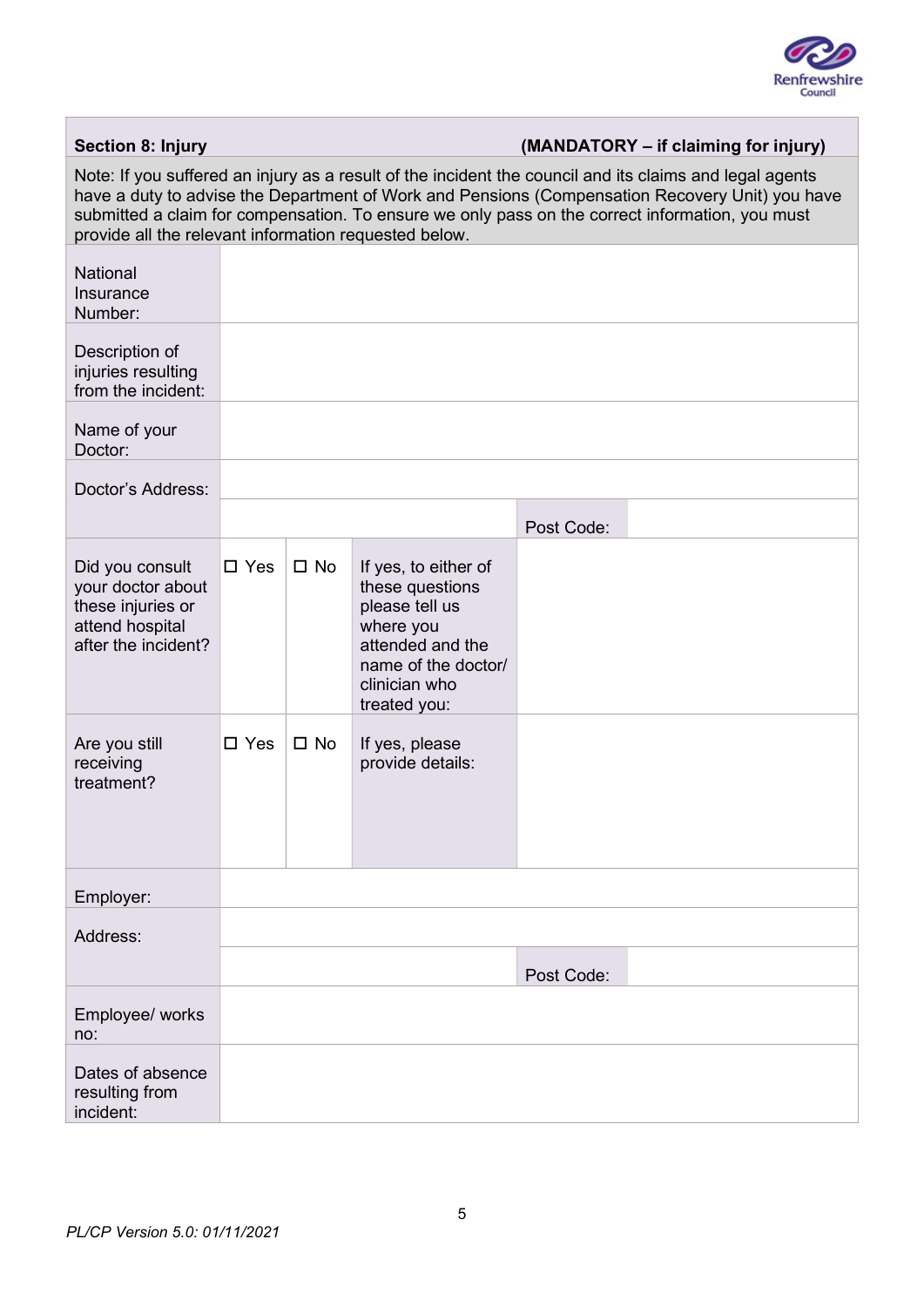

## Section 9: DECLARATION – MANDATORY FOR ALL CLAIMS

I certify that to the best of my knowledge and belief, the information supplied by me in this claim form is true.

I understand that any alleged loss that is found to have been fraudulent, falsely stated or exaggerated will be passed to the Police and may be subject to criminal prosecution.

I certify that I have read, understand and accept the terms contained within the attached information pack "Making a claim for compensation against Renfrewshire Council."

I understand that the personal information collected on this form will be used by Renfrewshire Council, its insurers and appointed claims handlers to process this claim and be retained securely. I understand that this information may also be disclosed to agencies in connection with identifying potential cases of fraud. This includes periodic data matching exercises such as the National Fraud Initiative where relevant agencies will be similarly subject to the requirements of data protection law. Further information on how the Council handles your personal information can be found online at: http://www.renfrewshire.gov.uk/article/2201/Privacy-policy

| <b>Claimant's</b> | Date of Signing: |  |
|-------------------|------------------|--|
| Signature:        |                  |  |
|                   |                  |  |

### Section 10: Checklist

- $\Box$  Read the guidance and terms on pages a and b
- $\square$  Completed all mandatory fields
- Attached any relevant receipts, photographs, quotes or additional information
- $\Box$  Signed and dated the declaration (Section 9)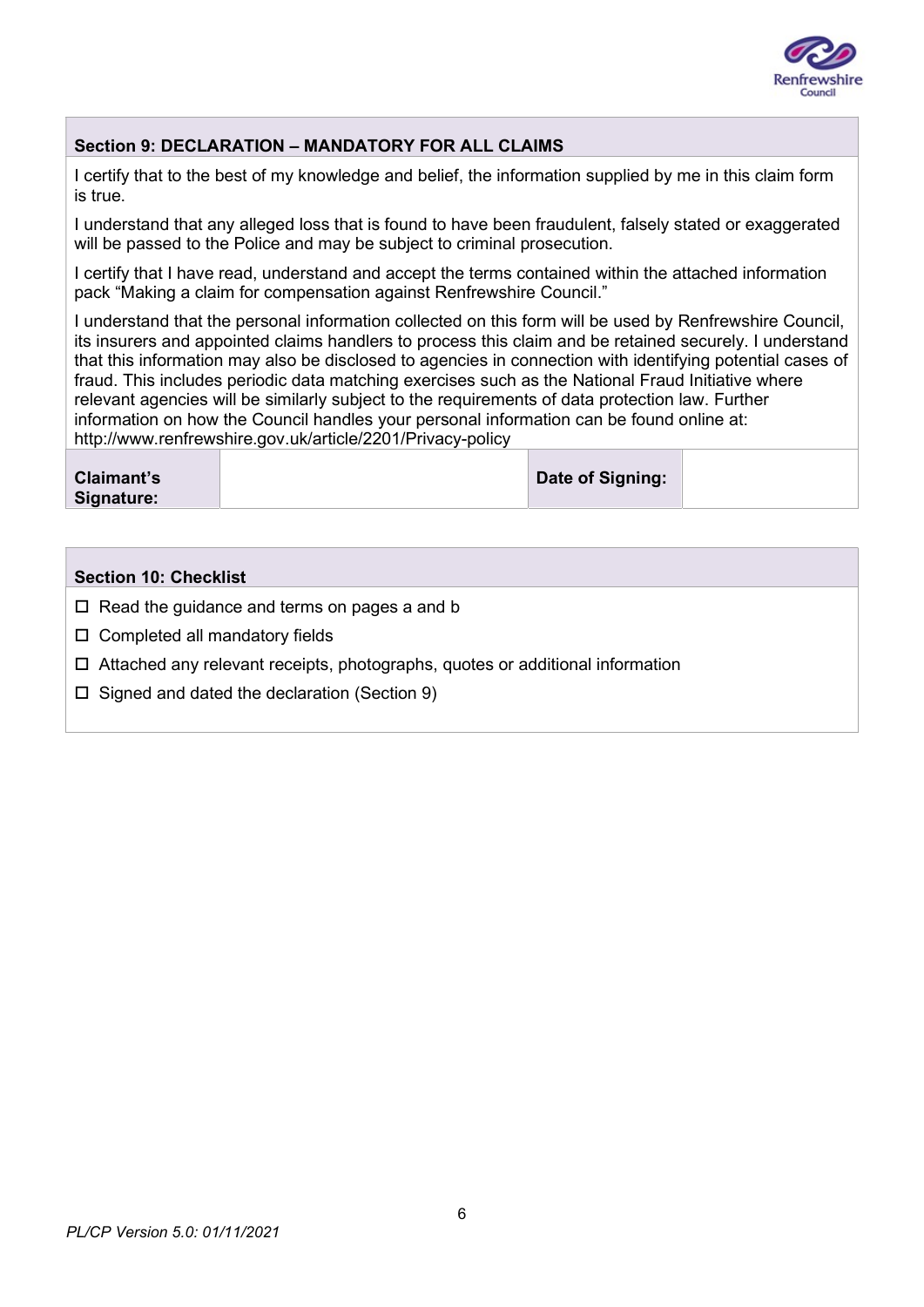

## APPENDIX 1: SKETCH